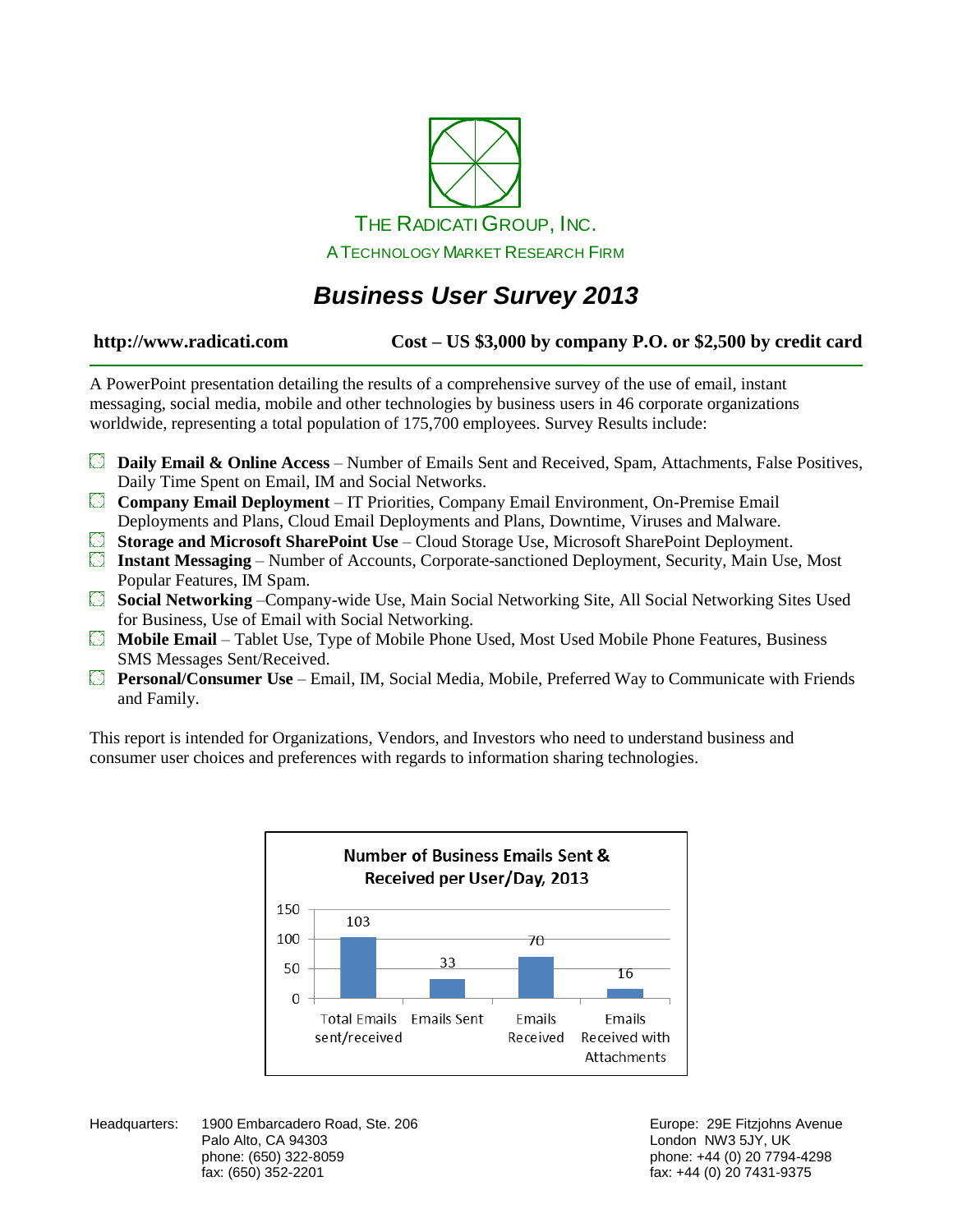## **TABLE OF CONTENTS**

## **1.0 Survey Demographics, 6**

Respondents by Job Function, 7 Respondents by Region, 8 Respondents by Business Size, 9 Respondents by Industry, 10 Respondents by Age Group, 11 **2.0 Daily Email & Online Access, 12** Number of Emails Sent & Received, 13 Attachment Size, 14 Spam Received, 15 Average Number of Business Email Accounts & Clients, 16 Time Spent on Email, IM, Social Networks, 17 Access to External Websites, 18 Facebook Access, 19 Use of Facebook for Business, 20 Use of Twitter, 21 **3.0 Company Email Deployment, 22** IT Priorities, 23 Company Email Environment, 24 On-Premise Email, 25 On-Premise Email by Business Size, 26 Cloud Email, 27 Cloud Email by Business Size, 28 Email Clients, 29 Security – Viruses & Malware, 30 **4.0 Storage & Microsoft SharePoint Use, 31** Cloud Storage, 32 Microsoft SharePoint Deployment, 33 Microsoft SharePoint – Main Use, 34 **5.0 Instant Messaging, 35** IM Use, 36 Company Sanctioned IM Solution, 37 All IM Used for Business, 38 Average IM Business Use, 39 Most Popular IM Features, 40 IM Spam, 41 **6.0 Social Networking, 42** Social Networking Use, 43 Main Company Social Networking Site, 44 All Social Networking Sites Used for Business, 45 Most Popular Business Use, 46 Using Less Email?, 47 **7.0 Mobile Use, 48** Tablet Use, 49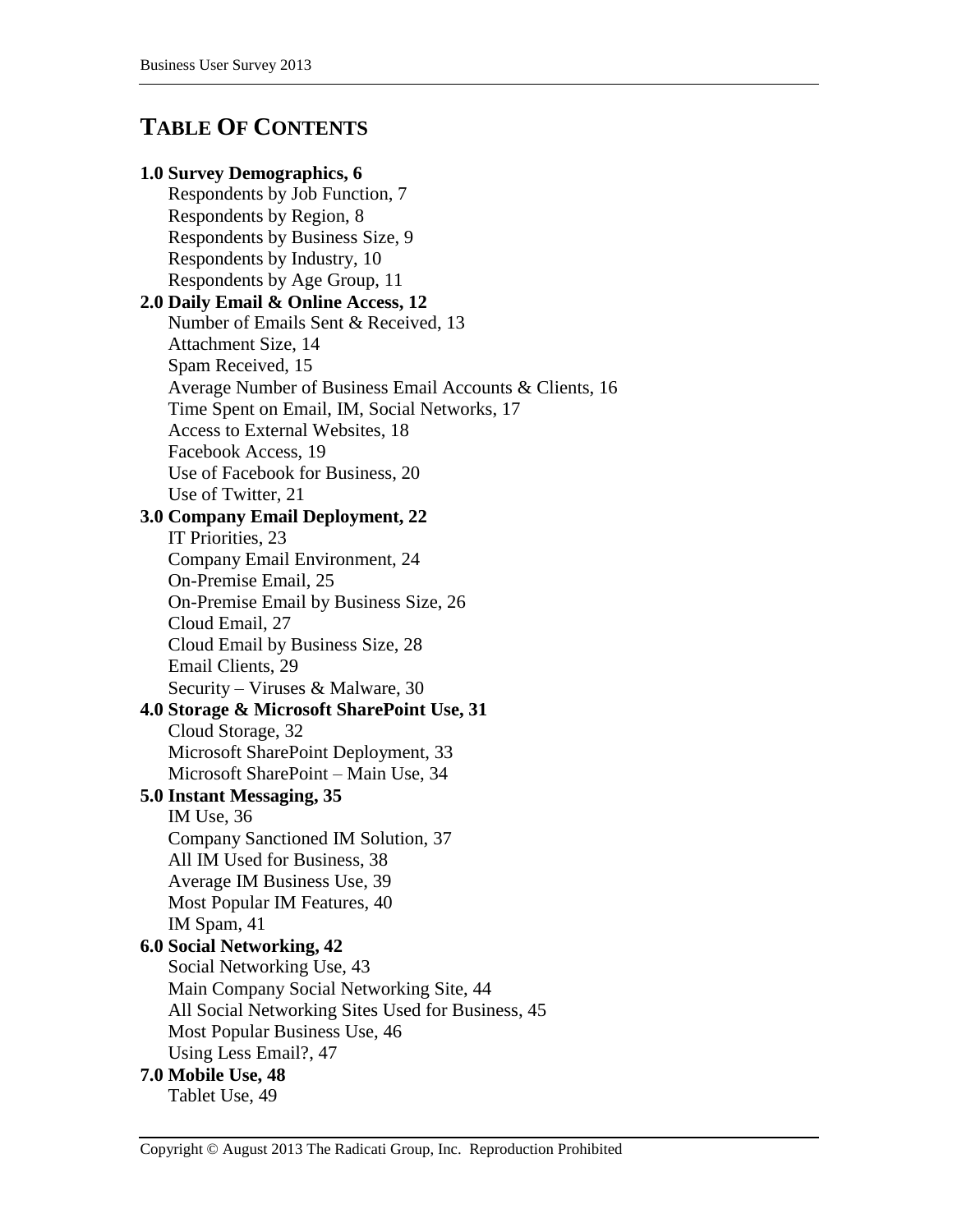Mobile Phone Use, 50 Who Pays for Mobile Phone?, 51 Type of Mobile Phone, 52 Most Used Mobile Phone Features, 53 Business SMS/Text Messaging, 54 **8.0 Personal/Consumer Use, 55** Consumer Email Sent/Received, 56 Spam Received, 57 Consumer Email Accounts & Clients, 58 Preferred Consumer Email Providers, 59 Consumer Time Spent on Email, IM, Social Networks, 600 Consumer Email Access from Mobile Phone, 61 How do you access Consumer Email from your Mobile Phone?, 62 Social Networking Use, 63 Most Visited Social Sites, 64 Are you getting less Email?, 65 Consumer IM Use, 66 Preferred Consumer IM Networks, 67 Average IM Consumer Use, 68 Consumer IM Spam, 69 Preferred Way to Communicate with Friends and Family, 70 Consumer SMS/Text Messaging, 71